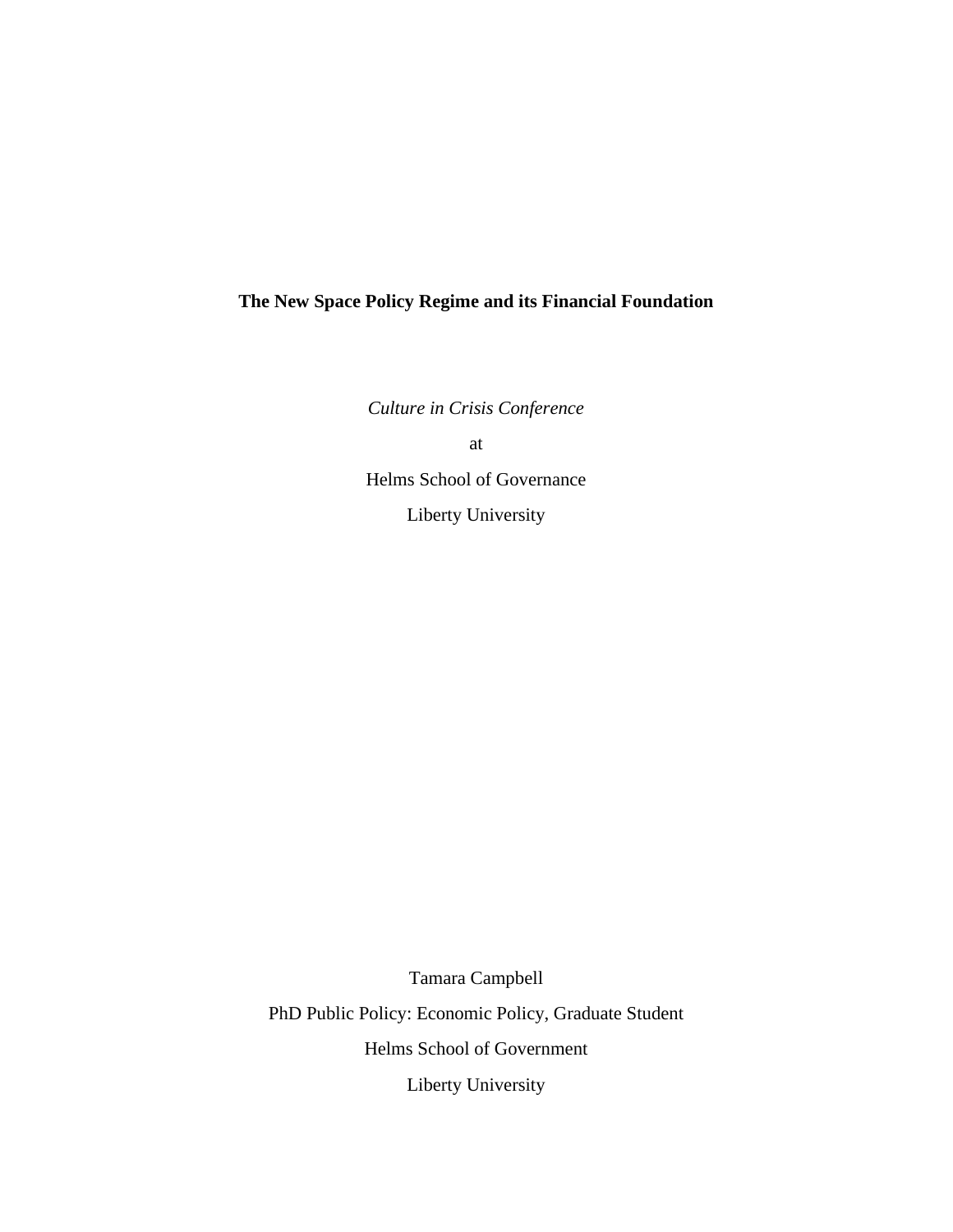#### **Introduction**

 Post the global financial crisis of 2008, the *National Aeronautical and Space Administration (NASA)* sought to expand the space economy through a public policy of commercialization consistent with U.S. federal legislation, "51 USC Ch. 509: Commercial Space Launch Activities," and element of Title 51—National and Commercial Space Programs (NASA 2017, Shank 2020, U.S. House of Congress 1998). In my dissertation research, I look at how the drive for privatization of the space economy has brought major changes in the form of mission funding strategies, now repositioned as public private partnerships (P3s).

 Formed to fund space missions with private finance in lieu of publicly subsidized funding, P3s are investment and risk-sharing vehicles subject to the evaluation of financial intermediary institutions, insurers, and at times, the courts in the case where there is foreign direct investment (FDI) agreement. For this reason, it is arguable P3s have exceptional influence on the scope and future of federal space policy, and consistently by way of state legislation. The diversity of space infrastructure policy interests has also opened the door for more flexibility in governing structures at the state and local levels.

## Financing New Space P3s

 Review of NASA, state government, and private space sector upstream and downstream funding activity, shows a transition from the traditional funding provided by public subsidies, to a New Space economy of private investment, characterized by differentiated models of utility accorded P3s and their funding scheme (Crane et al. 2019). There are considerable public policy challenges occurring as result. Contributing substantial knowledge to the study of space policy reform(s), dimensional analyses of space mission funding scheme offer insight into the evolving, and multifaceted space finance policy domain.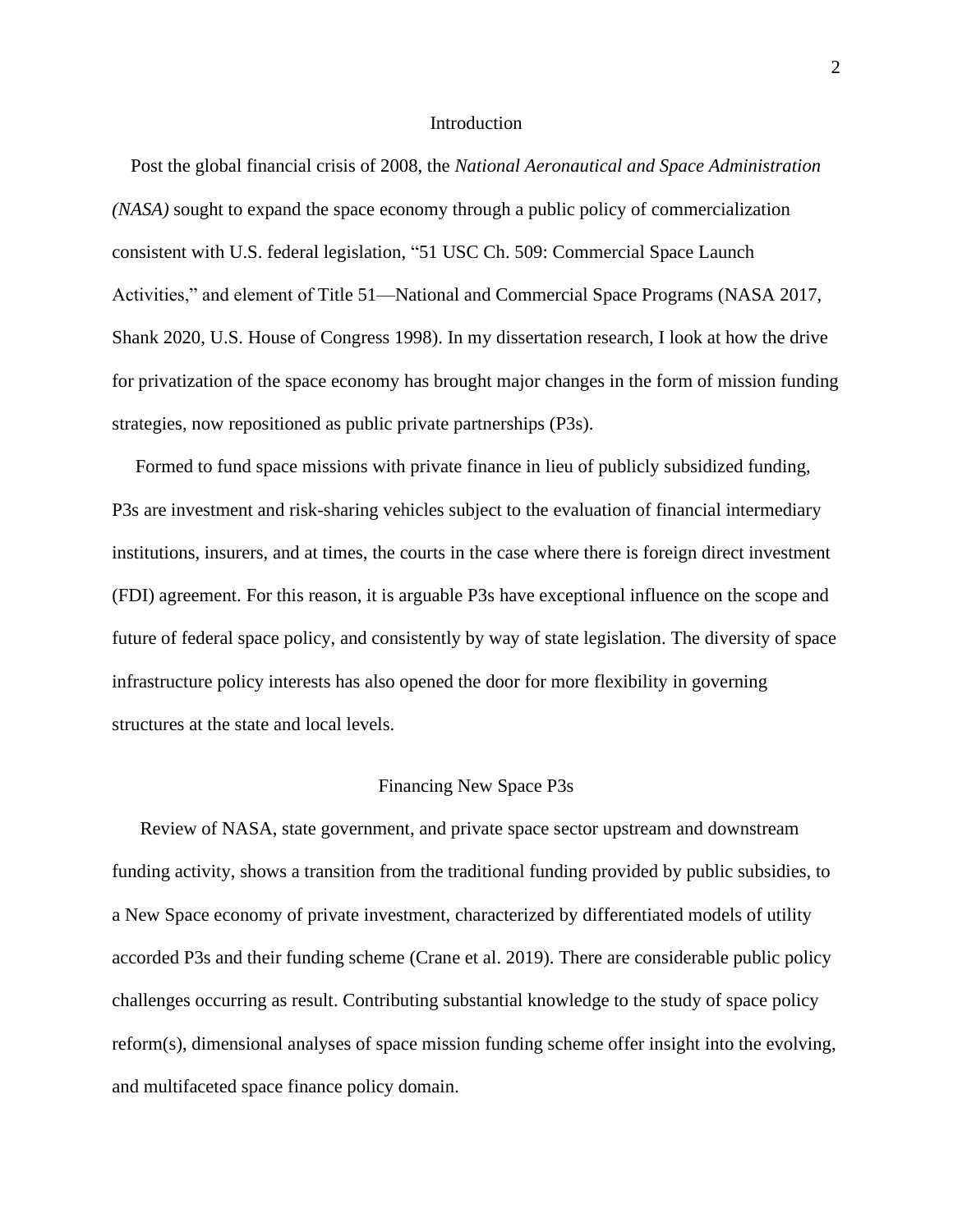| NASA Economic Instruments for Space |                                                               |  |
|-------------------------------------|---------------------------------------------------------------|--|
| Category                            | Instrument                                                    |  |
| Capital Subsidies                   | Equity subsidies                                              |  |
|                                     | Government loans and loan guarantees (i.e. Federal space      |  |
|                                     | bank)                                                         |  |
|                                     | Tax incentives (i.e. Zero G zero tax)<br>٠                    |  |
| R&D Subsidies                       | Research grants<br>$\bullet$                                  |  |
|                                     | Small business innovation research grants                     |  |
|                                     | Cooperative agreements                                        |  |
|                                     | Cooperative research and development agreements<br>٠          |  |
| <b>Input Subsidies</b>              | Access to ground facilities (i.e. enhanced use leases)        |  |
|                                     | Access to International Space Station and space for R&D and   |  |
|                                     | testing (e.g. Facilitated access to the Space Environment for |  |
|                                     | <b>Technology Development and Testing)</b>                    |  |
|                                     | Assistance from Technology Transfer Offices                   |  |
|                                     | Assistance with NASA patents licensing                        |  |
| Contracting mechanisms              | Cost-plus contracts                                           |  |
|                                     | Fixed-price contracts                                         |  |
|                                     | Advance purchase agreements                                   |  |
|                                     | <b>Funded Space Act agreements</b>                            |  |
|                                     | Reimbursable Space Act agreements<br>٠                        |  |
|                                     | Non-reimbursable Space Act agreements                         |  |
|                                     | Prizes, challenges, and competitions                          |  |
| Facilitating organizations          | Organizations to facilitate R&D                               |  |
|                                     | Organizations to facilitate procurement                       |  |
|                                     | Space authority                                               |  |
|                                     | Independent government funded organization to support the     |  |
|                                     | development of space industries                               |  |

| <b>Traditional Space Supply Chain</b>                                              |                                                                                                                                                                                                       |                                                                                                                                                                                                                                            |  |  |
|------------------------------------------------------------------------------------|-------------------------------------------------------------------------------------------------------------------------------------------------------------------------------------------------------|--------------------------------------------------------------------------------------------------------------------------------------------------------------------------------------------------------------------------------------------|--|--|
| <b>Business Segment</b>                                                            | Financing & Funding                                                                                                                                                                                   | <b>Market Considerations</b>                                                                                                                                                                                                               |  |  |
| Large satellite<br>manufacturing,<br>launchers, and ground<br>equipment industry   | R&D Grants and<br>$\bullet$<br>procurements<br><b>Subsidies</b><br>$\bullet$<br>Corporate loans<br>$\bullet$<br><b>Project Finance</b><br>$\bullet$<br>Debt and equity<br>$\bullet$<br>capital market | The large system integrators and tier 1<br>suppliers generally have access to capital<br>markets similar with other tech<br>organizations. The companies serve stable<br>institutional relationships as well as<br>commercial markets.     |  |  |
| SMEs in satellite<br>manufacturing,<br>launchers, and ground<br>equipment industry | R&D Grants and<br>$\bullet$<br>procurements<br>Corporate loans<br>$\bullet$                                                                                                                           | The companies produce components for a<br>subsystem in the traditional satellite supply<br>chain, yet have financing issues due to long<br>duration R&D times, and moderate revenue<br>potential as result of "one-off" production<br>etc. |  |  |
| Large satellite services<br>industry                                               | Corporate loans<br><b>Project Finance</b><br>$\bullet$<br>Debt and equity<br>$\bullet$<br>capital market                                                                                              | These satellite operators generally have good<br>access to debt finance and receive guarantees<br>by export credit agencies.                                                                                                               |  |  |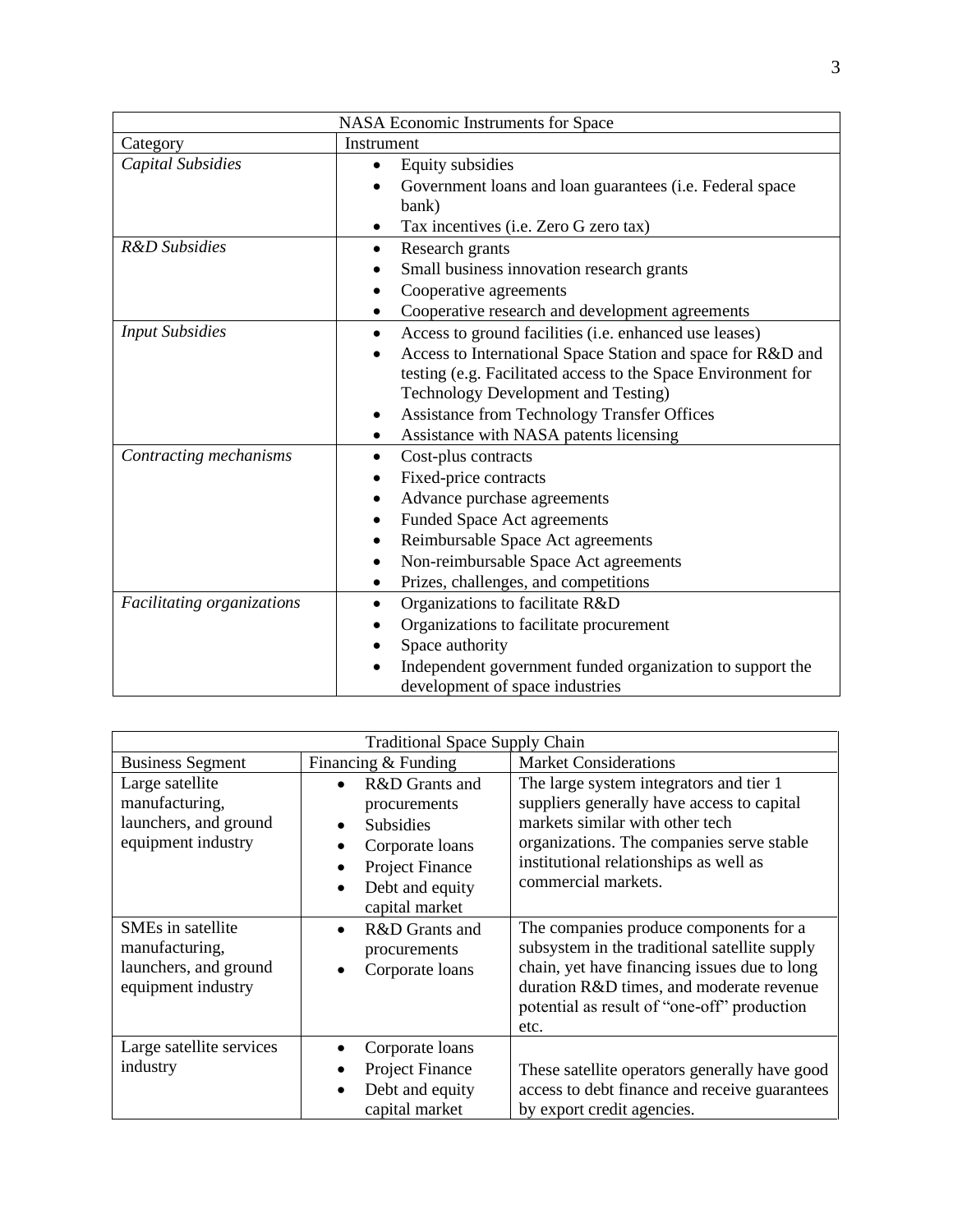|                                                              | Export credit<br>$\bullet$<br>agencies                                                                                                                                 |                                                                                                                                                                                                                                                                                |
|--------------------------------------------------------------|------------------------------------------------------------------------------------------------------------------------------------------------------------------------|--------------------------------------------------------------------------------------------------------------------------------------------------------------------------------------------------------------------------------------------------------------------------------|
| SMEs in ground<br>equipment (including<br>downstream sector) | R&D Grants and<br>$\bullet$<br>procurements<br>Internal financing<br>$\bullet$<br>Venture capital for<br>$\bullet$<br>high growth cases<br>Business loans<br>$\bullet$ | Financing for the downstream sector is<br>readily available. R&R is typically focused<br>on software development though may not<br>always be advanced by a fully proven market<br>beyond institutional sales.                                                                  |
| Crewed and robotic<br>space science<br>exploration           | R&D Grants and<br>$\bullet$<br>procurements<br>Public venture<br>$\bullet$<br>capital                                                                                  | Segment is defined mostly by an institutional<br>market with planned commercial robotic and<br>crewed space exploration endeavors. Long<br>duration R&D phase with higher<br>technological risks which may pose<br>challenge for early ventures seeking private<br>investment. |

| New Space Supply Chain                                                                 |                                                                                                   |                                                                                                                                                                                                                                                                                                                                                                                             |  |
|----------------------------------------------------------------------------------------|---------------------------------------------------------------------------------------------------|---------------------------------------------------------------------------------------------------------------------------------------------------------------------------------------------------------------------------------------------------------------------------------------------------------------------------------------------------------------------------------------------|--|
| <b>Business Segment</b>                                                                | Financing & Funding                                                                               | <b>Market Considerations</b>                                                                                                                                                                                                                                                                                                                                                                |  |
| Start-ups in satellite<br>manufacturing,<br>launchers and ground<br>equipment industry | R&D Grants and<br>procurements<br>Venture capital                                                 | Depending on funding round size, start-ups<br>with higher capital needs can face<br>challenges. Not all market segments have<br>proven market potential at present.                                                                                                                                                                                                                         |  |
| Start-ups in satellite<br>services                                                     | R&D Grants and<br>procurements<br>Venture capital<br>Project finance<br>Export credit<br>agencies | Start-ups in satellite services segment<br>experience similar challenges as<br>manufacturing, launchers, and ground<br>equipment segments. Added hurdle of<br>market validation. Interaction with end<br>customer is more delayed than 'deep tech' as<br>satellite constellation must be orbiting to<br>release test of a prototype.                                                        |  |
| Energy mining,<br>processing, and<br>assembly                                          | R&D Grants and<br>procurements<br>Public and private<br>$\bullet$<br>venture capital<br>markets   | Some governments like Japan, Luxembourg<br>and U.S. provide R&D grants or public<br>equity in pursuit of a long-term but<br>potentially highly valuable market.<br>Intermediate range commercial solutions<br>must be identified to attract VC. It remains<br>unclear how the substantial mid- to long-<br>term capital requirements of those<br>companies will be addressed in the future. |  |

| Traditional Space/Traditional financing | Traditional Space/ "New" financing instruments |
|-----------------------------------------|------------------------------------------------|
| instruments                             |                                                |
| Corporate loans                         | Innovative procurement (service-based/result-  |
| Project finance<br>$\bullet$            | driven, parameter oriented)                    |
| Debt/equity markets                     | Risk-sharing instruments                       |
| Traditional procurement<br>$\bullet$    | Alternative solutions to govt. budget for      |
| <b>IPOs</b>                             | financing of major space infrastructure        |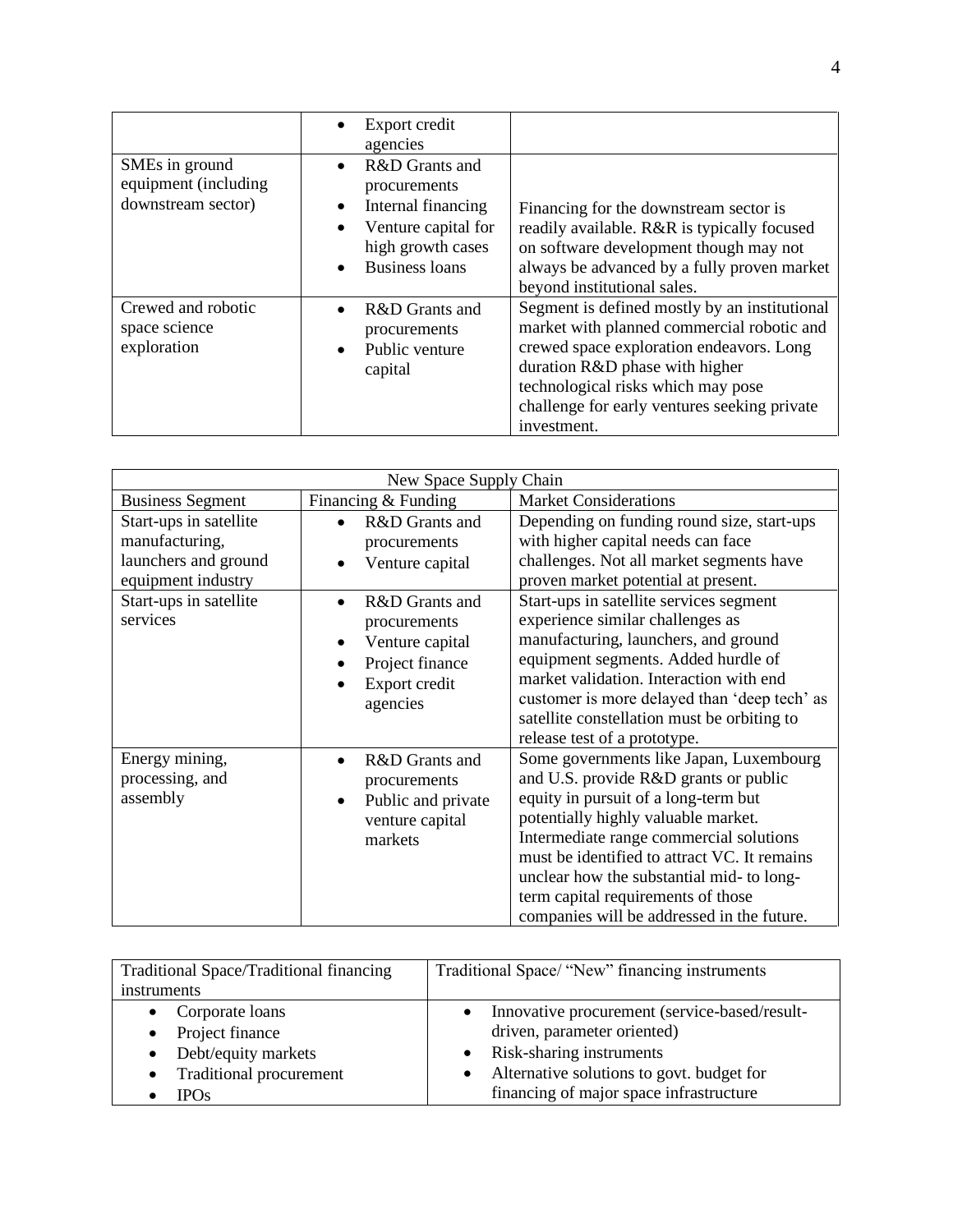| Export credit<br>$\bullet$                       | Use of structural funds by way of risk finance in<br>$\bullet$<br>support of the space sector |
|--------------------------------------------------|-----------------------------------------------------------------------------------------------|
| "New" Space/Traditional financing<br>instruments | "New" Space/ "New" financing instruments                                                      |
|                                                  |                                                                                               |
| Project R&D Grants<br>$\bullet$                  | Flexible business grants<br>$\bullet$                                                         |
| Working capital/revolving<br>$\bullet$           | Dedicated space funding instruments (e.g. orbit<br>$\bullet$                                  |
| facilities                                       | validation) targeting or mitigating specific risks                                            |
| Seed/Bas/VC                                      | in the space sector                                                                           |
| <b>IPOs</b>                                      | Fund of Funds (FoF) (i.e. InnovFin, Space<br>$\bullet$                                        |
|                                                  | Equity Pilot (SEP)) combining public and private                                              |
|                                                  | finance                                                                                       |
|                                                  | Alternative risk finance solutions (i.e. venture<br>$\bullet$                                 |
|                                                  | debt)                                                                                         |
|                                                  | Corporate VC                                                                                  |
|                                                  | Public-driven dedicated space financing<br>$\bullet$<br>initiatives                           |
|                                                  | Innovative procurement (service-based/results-<br>٠                                           |
|                                                  | driven, parameter oriented versus technology<br>specifications)                               |
|                                                  | New IPOs on stock exchanges allowing SME to<br>$\bullet$                                      |
|                                                  | go public                                                                                     |
|                                                  | Alternative finance for launch costs (versus<br>$\bullet$<br>equity)                          |
|                                                  | Use of structural funds by way of risk finance in<br>$\bullet$                                |
|                                                  | support of the space sector                                                                   |
|                                                  | <b>Export Credit for NewSpace</b><br>٠                                                        |
|                                                  | Supply chain finance to support tier 2 companies<br>$\bullet$                                 |
|                                                  | of lead/prime contractors                                                                     |

Space Florida: A "Special District"

 Florida legislation establishing the independent jurisdiction of Space Florida as a "special district" is example of how states are construing law and federal policy for commercial use and investment. Enacted by the Legislature in 2006, Space Florida was created for the purpose of consolidating the state's space entities, Florida Space Authority, Florida Aerospace Finance Corporation, and Florida Space Research Institute as a single organization, as well as for promoting "aerospace business development by facilitating business and infrastructure financing,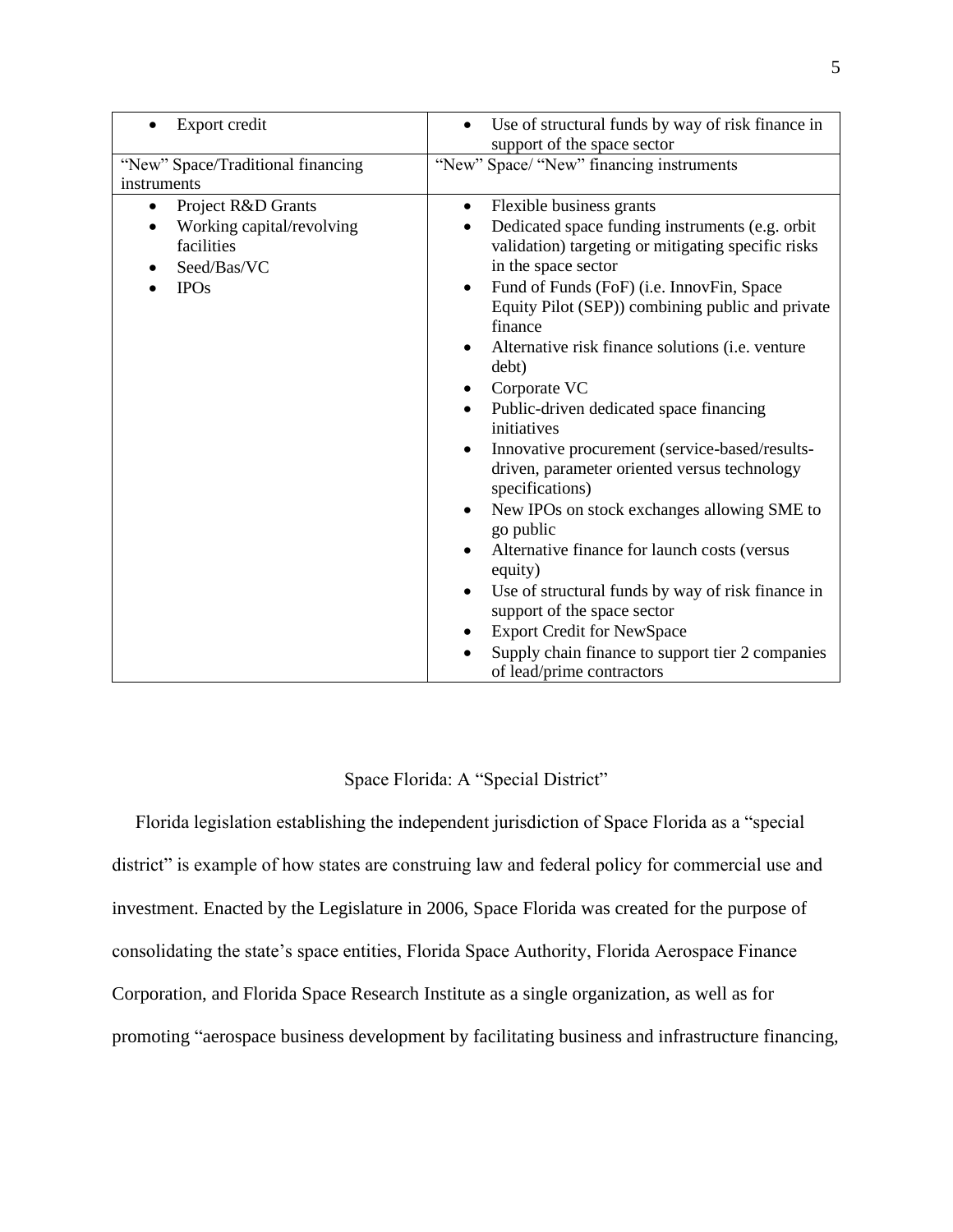spaceport operations, research and development, workforce development and innovative education programs" (House of Representatives Staff 2020, The Florida Senate 2020).

 Today, Space Florida acts as the single point of contact for state aerospace-related activities with federal agencies, state agencies, businesses, the military, and the private sector. Procurement is cited as reason for undertaking the consolidation of the special district's interest under a unified and independent government. Governed by a 13-member board of directors consisting of appointees made by the Governor, the Speaker of the House of Representatives, the President of the Senate, and members of the board of directors of Enterprise Florida, Space Florida, Inc. Space Florida is subject to the provisions of the state's Uniform Special District Accountability Act of 1989. Independent special district legislation may cover the entire state of Florida where required.

### Bill # CS/HB 717 (2020) – *Space Florida Financing*

 March 12,2020, the Florida State Legislature unanimously passed bill *CS/HB 717 (2020) - Space Florida Financing*, authorized Space Florida validation of securitized bonds according to specified provisions, thus eliminating gubernatorial powers over the process. House of Representatives *Final Bill Summary* of the proposed legislation for redefinition of *Space Florida Financing* was sustained with 115 Y's 0 N's, approving the Governor's Action in favor of special district control of bond debt financing of the jurisdiction. As result of the 2020 legislative change, Space Florida is authorized to issue bonds and other obligations "to pay for projects, facilities, services, and other activities, including the retirement or refunding of existing bonds and obligations."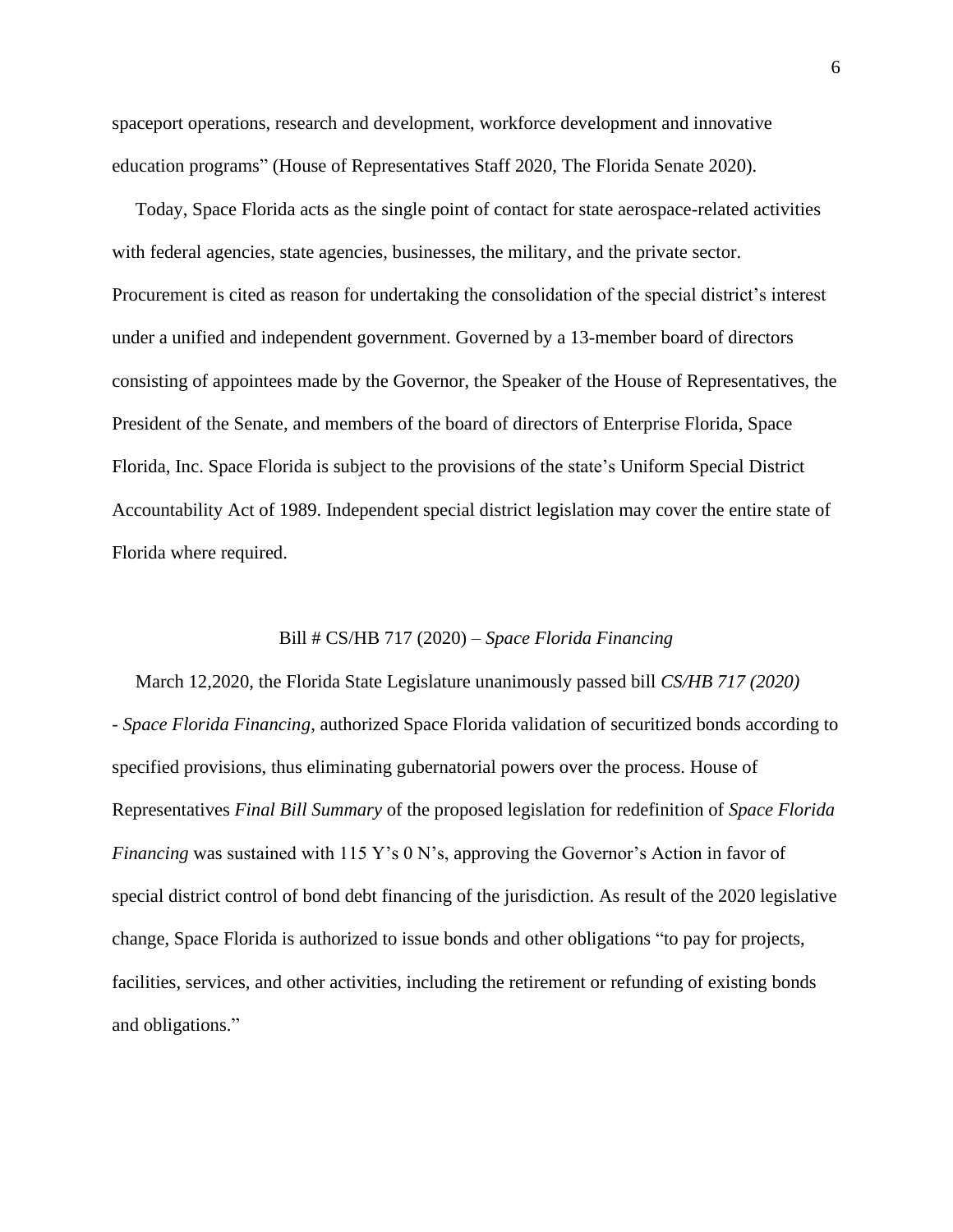### *The Definition of "Bonds"*

 With enactment of Space Florida legislation *CS/HB 717 (2020),* the definition of "bonds" was revised to eliminate "reference to any other type of bond other than a revenue bond' and to expand the existing definition to include all other types of debt held by the district, including bank loans issued by the district for the purpose of project fundraising. This enables Space Florida to engage in short-term borrowing and revises the district's bond issuing powers to conform with the new definition accorded "bonds" within active legislation. State appropriations are not defined as part of those pledged revenue sources eligible for revenue bond transactions, and revenue bonds may not be secured by the "full faith and credit" of Space Florida under the Space Florida Act (Part II, ch. 331, F.S.),.

### *Terms for Issuance and Validation*

 The bill authorizing Space Florida to validate its bonds pursuant to ch. 75, F.S., and the process used by other Florida governmental entities within the bonding process once in effect July 1, 2020, made all bonding authority actions subject to the requirements stated, in the process repealing state legislation, ss. 331.334, 331.336, and 331.337, F.S.. The amendment "reduces the maximum length to maturity" for Space Florida issued bonds, and allows for the special district to validate its bonds "pursuant to ch. 75, F.S." The new legislation also eliminated the state requirement the special district notice presiding officers and appropriations chairs of the legislature prior to bond proposal presentation to the Governor or Cabinet.

 Debt financing under Space Florida law authorizes the special district to issue revenue bonds, assessment bonds, or any other bond debt obligations, including provision for the "retirement" or "refunding" of those obligations. The jurisdiction is entitled to acquire or develop any infrastructure required for the maintenance or advancement of "space payloads and space flight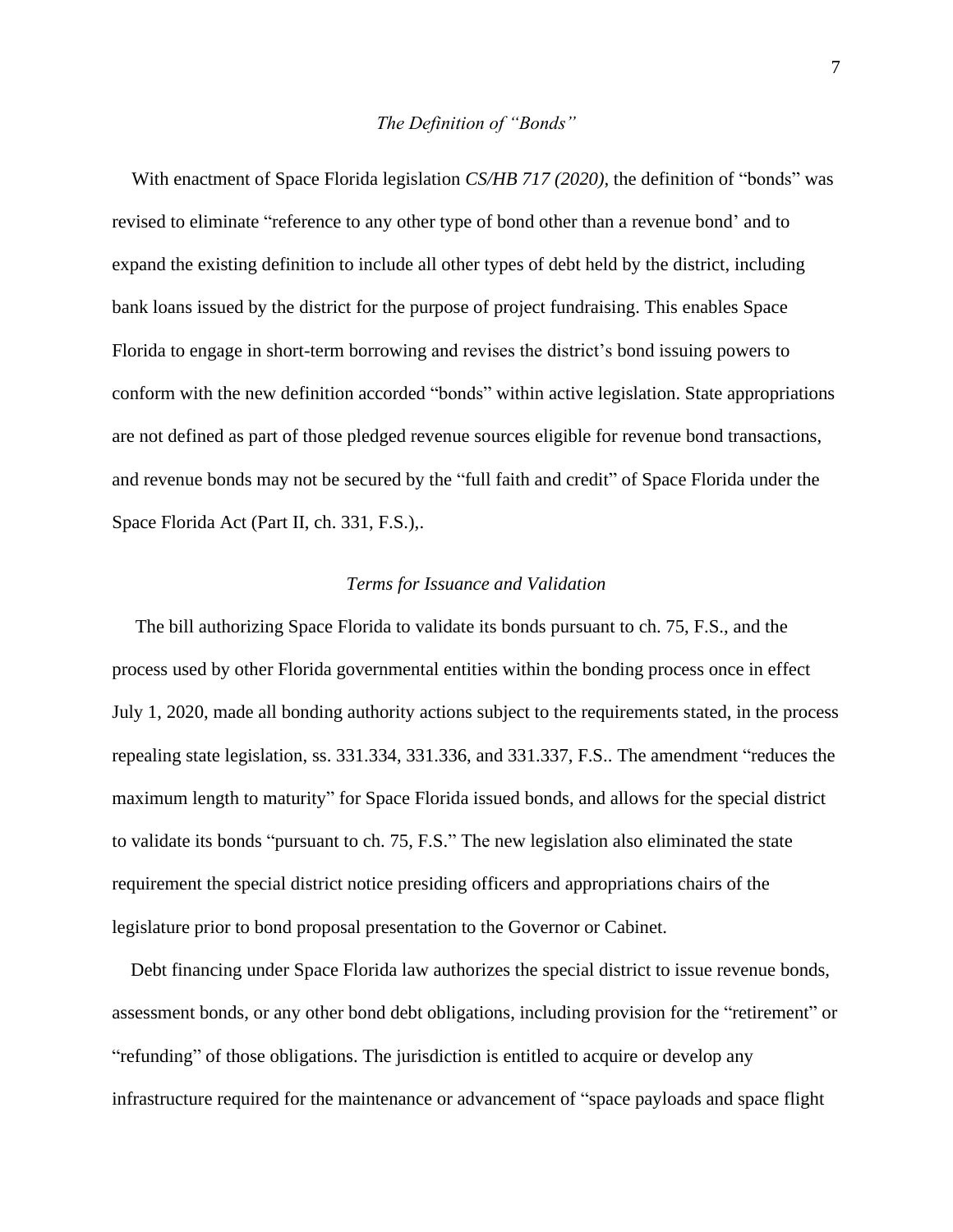hardware," equipment for R&D, or other space related activities. The resolution authorizes Space Florida setting of an "aggregate amount of bonds to be issued," and determination of:

- The purpose(s) for which the moneys derived are to be expended;
- Interest rate(s) setting;
- Bond denominations;
- Bond issuance in one or more series;
- The date(s) thereof and maturity;
- The payment medium;
- The state or external locations where payment will occur;
- Registration and Redemption privileges. With or without premium in the latter case;
- Redemption terms;
- The manner of execution;
- The form of the bonds and attachment of interest to coupon rates;
- The manner of execution, terms, covenants, and conditions for bonds and coupons thereof; and
- Reserve or other funds.

 According to Space Florida rules, the bond term cannot exceed 30 years, reducing the term from 40 years from date of issuance. The legislation provides revenue bonds "may be secured by the rates, fees, rentals, tolls, fares, or other charges to be collected from the users of any project, from any revenue-producing undertaking or activity" within the jurisdiction, or from "any source of pledged security." Additionally, revenue bonds do not constitute an indebtedness unless secured by the "full faith and credit" of Space Florida. The district may also issue refunding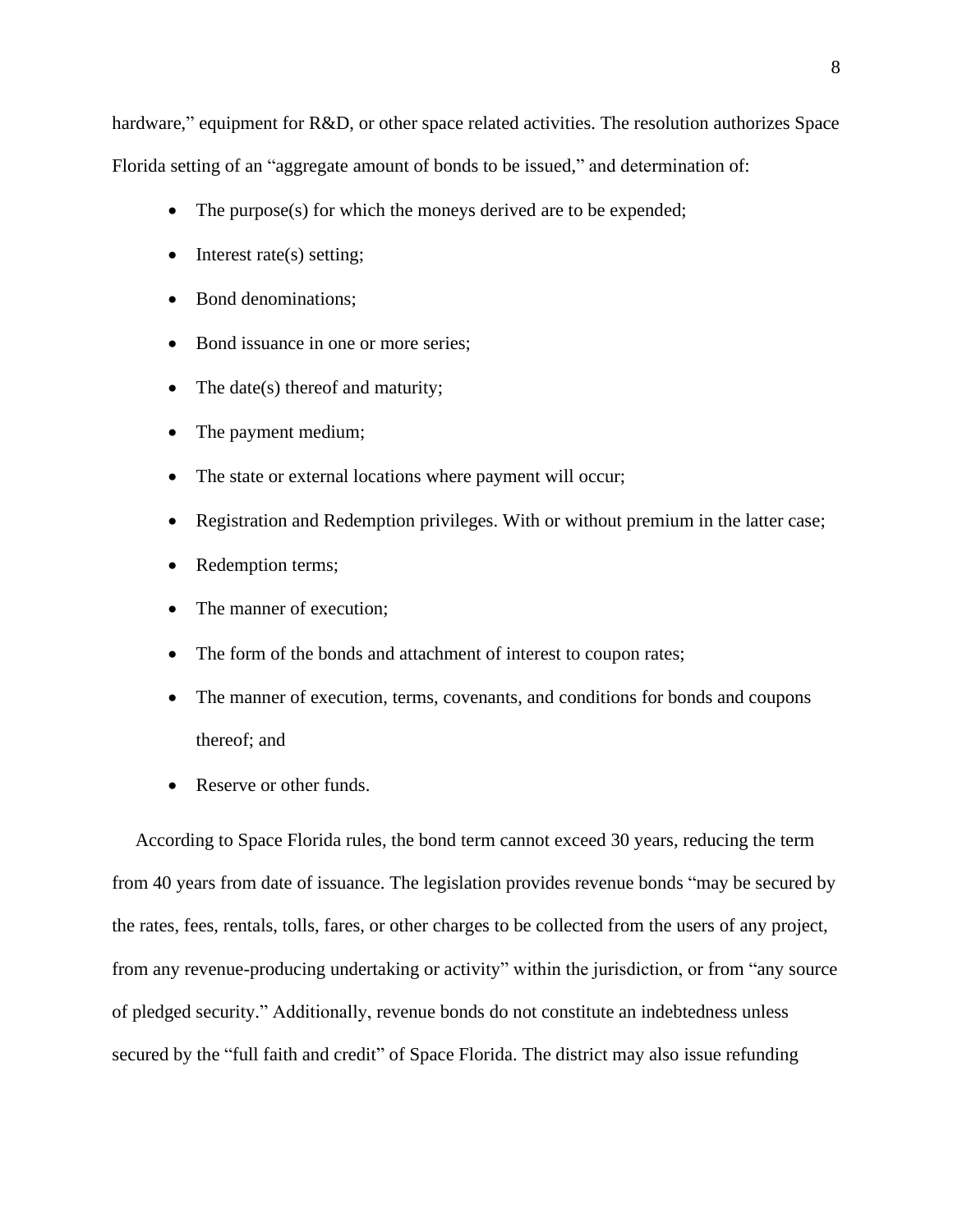bonds, as well as bond anticipation notes, obtain loans, and issue debt to pay for costs and expenses.

# *Procedural Rules for Bonds*

 Chapter 75, F.S. and Section 331.346, F.S., specify the rules and procedures for bond validation and jurisdiction of "claims, plaintiffs, notice, appeal and review,' and Section 331.334, F.S., provides for the "pledging of assessments and other revenues and properties as additional security on bonds." Pursuant to this section, the special districts can pledge its full faith and credit for any of its bonds "to ensure the full payment of principal, interest, and any other funds provided for if pledged revenues are insufficient for such payment" and "additional bond security the revenues from any project," including mortgage of "properties, rights, interest, or other assets" held by Space Florida. All revenues and assessments pledged and thereafter collected may be subject to a lien of pledges where physical delivery has not occurred. Finally, Space Florida has the authority to borrow money "for the purposes for which the bonds are to be issued." The special district must ensure at time of closing, the bonds meet "at least one" of the following requirements:

- Are rated consistent with one of the highest four ratings given by a nationally recognized rating service;
- Were privately placed or sold to accredited investors;
- Backed by a bank, savings and loan association, or other creditworthy guarantor letter of credit, or by bond insurance that guarantees the payment of both the principal and interest on the bond contracts; or
- Are accompanied by independent fiduciary affirmation that estimates of debt service coverage and probability of debt repayment are reasonable.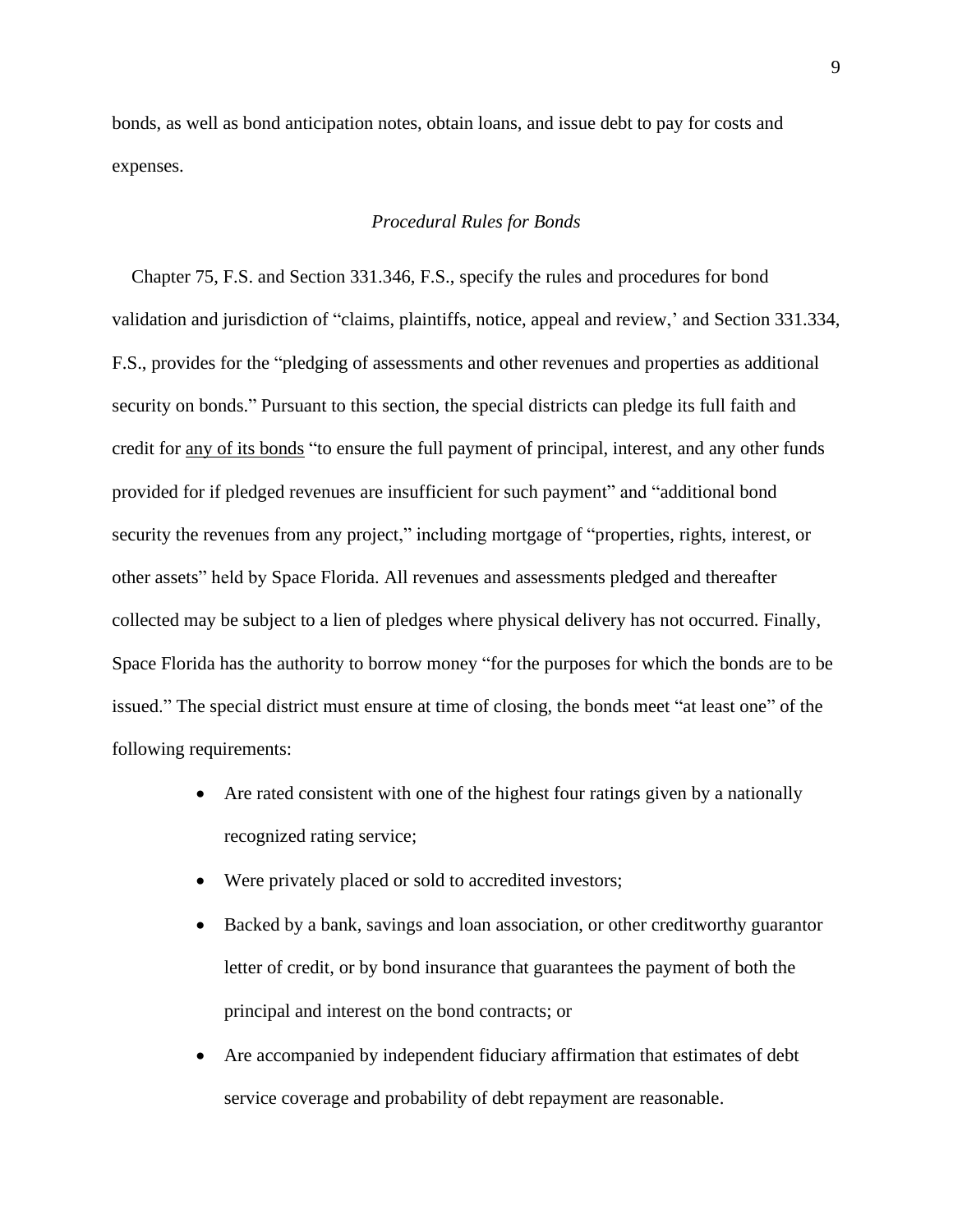#### Space Florida Finance and the Future of Space P3s

 Though Space Florida legislation does not cite bond issuance rules as having direct "fiscal impact on state or local government," the legislature's official *Fiscal Analysis of the Bill*, identifies "positive economic impact on the private sector" as the sole outcome of the reform. I argue here, when one considers the state of the space economy and its fiscal future, one could effectively argue there is important reason for such stimulus. Over the past decade, there has been demonstrated evidence of the private space sector's investment and infrastructural capacity building, including \$24.6 billion in venture capital equity investment in satellite innovations and launch for purposes of commercial and governmental use 2009—2019 (SpaceCapital 2020).

 Placing investment opportunities at the forefront of space economy policy priorities, the issuance of bond debt by Space Florida reduces federal obligation to Florida's role in NASA subsidized missions, while mitigating much of the risks associated with space launch and other liabilities that would otherwise be sustained by the state. Moreover, the legal definition of a special district construes Space Florida as an independent jurisdiction and government, allows for targeted economic policy support of NASA's commercialization mission over the short term, and vital reforms in the long run. Contemporary example of the federalist assumptions of the nation's founders inspired by a Biblical model of statesmanship and diplomacy, Space Florida's independent control of debt issuance in the form of bonds is quite believably the next public policy step for P3s, and humankind.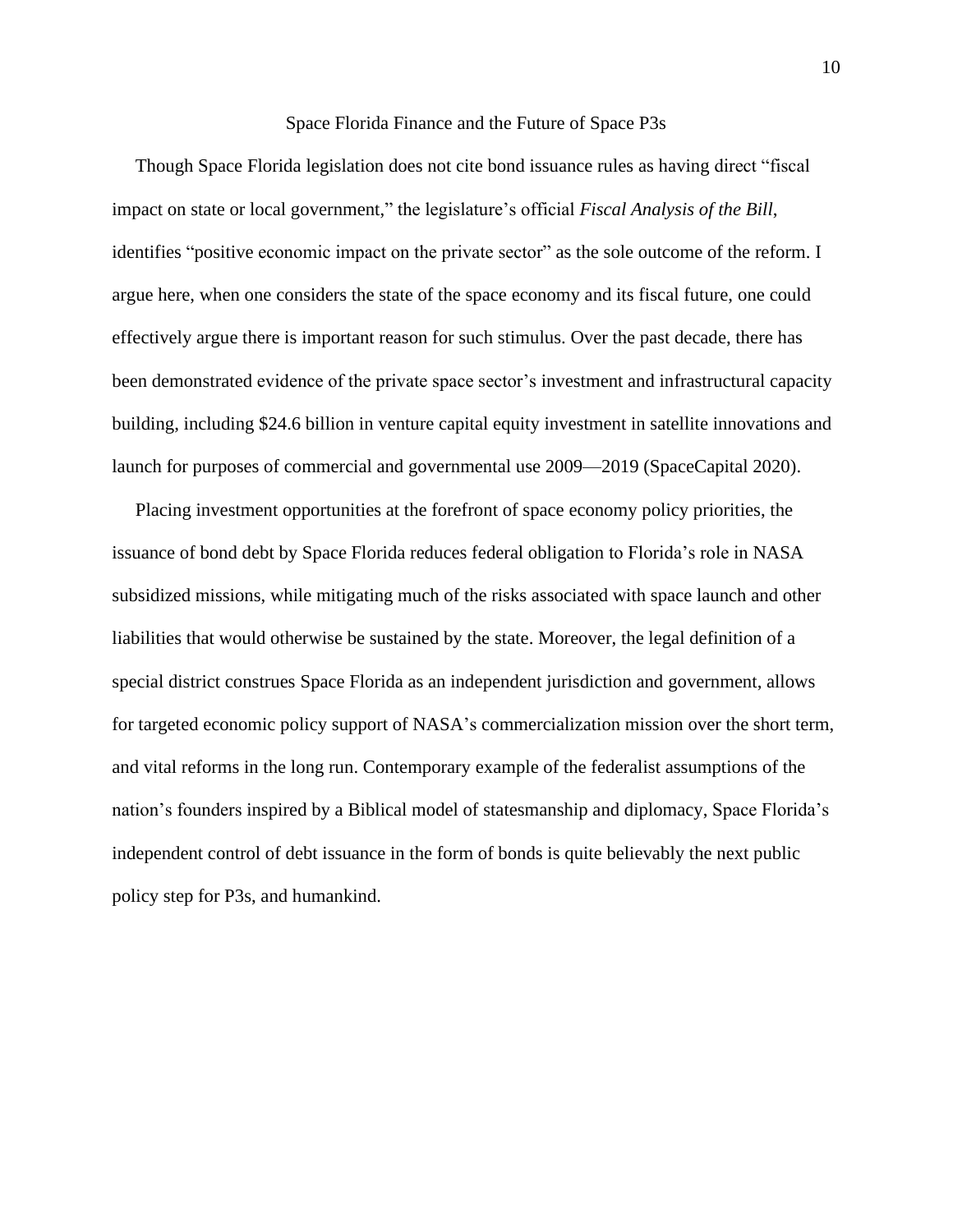- Crane, Keith W. et al. (2019). Assessment of the Utility of a Government Strategic Investment Fund for Space. *Science & Technology Policy Institute*, Washington D.C., April 2019.
- *House of Representatives Staff*. FINAL BILL ANALYSIS BILL #: CS/HB 717 Space Florida Financing SPONSOR(S): Commerce Committee, Sirois TIED BILLS: IDEN./SIM. BILLS: CS/CS/SB 1070,

<https://www.flsenate.gov/Session/Bill/2020/717/Analyses/h0717z1.WTS.PDF>

- *National Aeronautical and Space Administration* (2017). NASA establishes new publicprivate partnerships to advance US commercial space. Feb 22, 2017. [.https://www.nasa.gov/press-release/nasa-establishes-new-public-private](https://www.nasa.gov/press-release/nasa-establishes-new-public-private-partnerships-to-advance-us-commercial-space)[partnerships-to-advance-us-commercial-space](https://www.nasa.gov/press-release/nasa-establishes-new-public-private-partnerships-to-advance-us-commercial-space)
- Shank, Christopher (2020). "Space The Final Economic Frontier?" conference, *Politico*  Oct 28, 2020. https://www.politico.com/live-stream/space-the-final-economicfrontier
- *Space Florida* (nd.). https://www.spaceflorida.gov/

"Space Investment Quarterly Q3 2020." *SpaceCapital,* 2020.

[https://www.spacecapital.com/publications/space-investment-quarterly-q3-](https://www.spacecapital.com/publications/space-investment-quarterly-q3-2020?source=news_body_link) [2020?source=news\\_body\\_link](https://www.spacecapital.com/publications/space-investment-quarterly-q3-2020?source=news_body_link)

*The Florida Senate* (2020). CS/HB 717 — Space Florida Financing. https://www.flsenate.gov/Committees/billsummaries/2020/html/2207